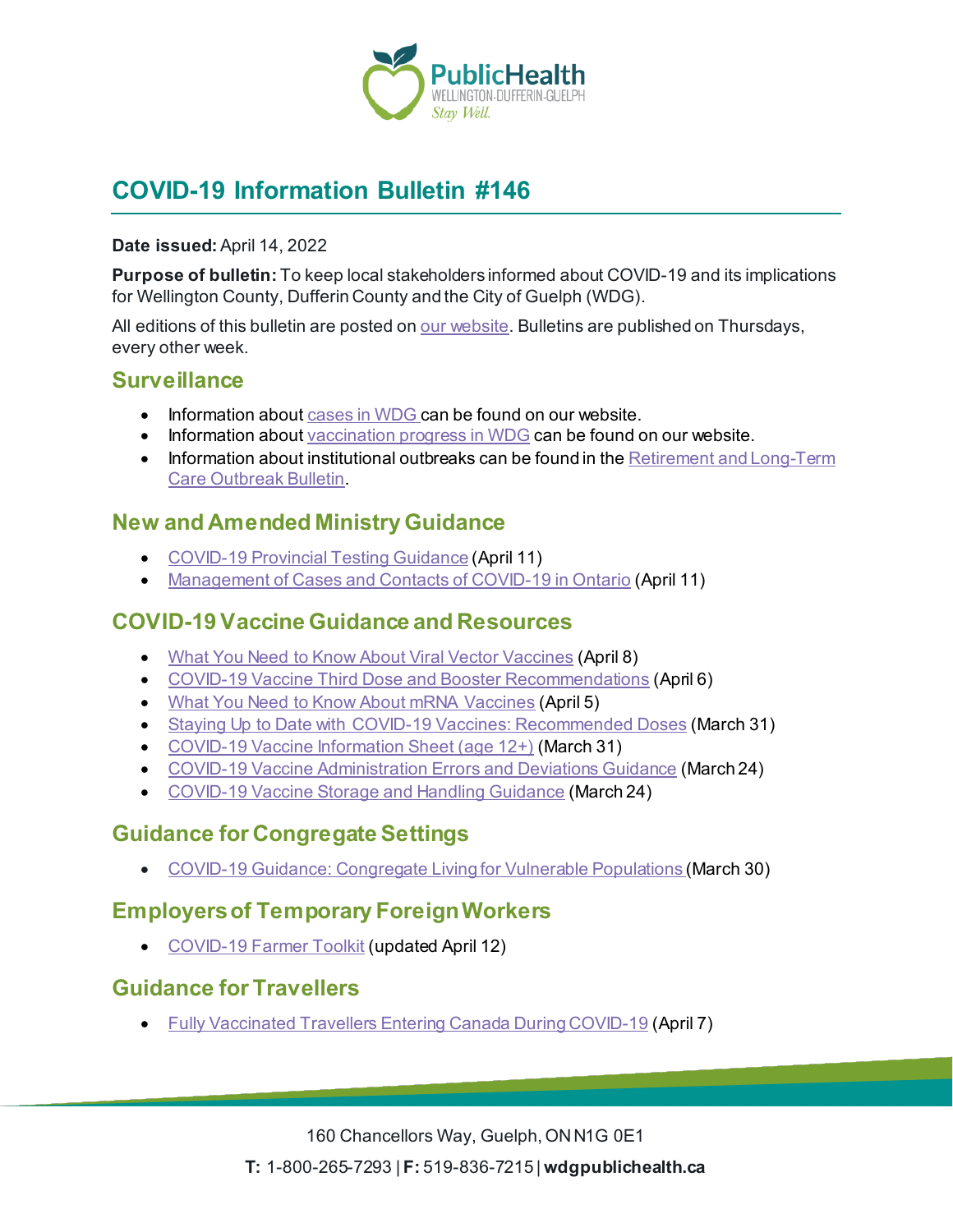

- [COVID-19: For Travellers Over 12 Without Symptoms Who are Medically Exempt from](https://www.canada.ca/en/public-health/services/diseases/2019-novel-coronavirus-infection/awareness-resources/travellers-over-12-without-symptoms-medically-exempt-vaccination.html)  [Receiving a Vaccination](https://www.canada.ca/en/public-health/services/diseases/2019-novel-coronavirus-infection/awareness-resources/travellers-over-12-without-symptoms-medically-exempt-vaccination.html) (April 1)
- [COVID-19: Requirements for Fully Vaccinated Travellers and Unvaccinated Children](https://www.canada.ca/en/public-health/services/publications/diseases-conditions/fully-vaccinated-travellers-without-covid-19-symptoms-returning-canada.html)  [Less than 12 Years of Age](https://www.canada.ca/en/public-health/services/publications/diseases-conditions/fully-vaccinated-travellers-without-covid-19-symptoms-returning-canada.html) (April 1)
- [For Unvaccinated Travellers Without Symptoms of COVID-19 Arriving in Canada by](https://www.canada.ca/en/public-health/services/publications/diseases-conditions/2019-novel-coronavirus-information-sheet.html)  [Land, Air or Water](https://www.canada.ca/en/public-health/services/publications/diseases-conditions/2019-novel-coronavirus-information-sheet.html) (April 1)
- [For Travellers With COVID-19 Symptoms Arriving in Canada by Land, Air or Water](https://www.canada.ca/en/public-health/services/publications/diseases-conditions/travellers-with-symptoms-return-canada.html) (April 1)
- [Entering or Leaving Canada by Cruise Ship During COVID-19](https://www.canada.ca/en/public-health/services/publications/diseases-conditions/entering-leaving-canada-cruise-ship-covid-19.html) (April 1)
- [Entering Canada by Pleasure Craft \(Recreational Boat\) During COVID-19](https://www.canada.ca/en/public-health/services/publications/diseases-conditions/entering-canada-pleasure-craft-covid-19.html) (April 1)

## **Booster Doses for Eligible Populations**

As per [NACI's Initial guidance on a second booster dose of](https://www.canada.ca/content/dam/phac-aspc/documents/services/immunization/national-advisory-committee-on-immunization-naci/recommendations-use-covid-19-vaccines/statement-guidance-booster-doses/statement-guidance-booster-doses.pdf) COVID-19 vaccine and the [Government of Ontario's announcement on April 6, 2022](https://news.ontario.ca/en/release/1001961/ontario-expanding-fourth-dose-eligibility)[,](https://www.health.gov.on.ca/en/pro/programs/publichealth/coronavirus/docs/vaccine/COVID-19_vaccine_third_dose_recommendations.pdf) WDG Public Health is offering a second booster dose (for most people it will be their fourth dose) to eligible populations. [Information on eligible populations](https://wdgpublichealth.ca/your-health/covid-19-information-public/covid-19-vaccine-information/booster-doses) and intervals is available on our booster dose webpage. Visit [wdgpublichealth.ca/appointments](https://wdgpublichealth.inputhealth.com/ebooking#new) or call 1-800-265-7293 ext. 7006 to book an appointment.

## **Announcements and Changes to Services**

- On April 14, [Health Canada](https://www.canada.ca/en/health-canada/news/2022/04/health-canada-authorizes-evusheld-for-the-prevention-of-covid-19-in-immune-compromised-adults-and-children.html) authorized Evusheld for the prevention of COVID-19 in immune compromised adults and children.
- On April 11, the [Government of Ontario](https://news.ontario.ca/en/release/1002011/ontario-expanding-access-to-covid-19-antivirals) announced it is expanding eligibility for COVID-19 antiviral treatments and PCR testing to more high-risk individuals.
- On April 8, [the Prime Minister, Justin Trudeau,](https://pm.gc.ca/en/news/news-releases/2022/04/08/prime-minister-announces-additional-funding-covid-19-vaccination) announced \$220 million in additional funding to support COVID-19 vaccination needs in lower income countries.
- On April 6, th[e Government of Ontario](https://news.ontario.ca/en/release/1001966/ontario-mandating-robust-ppe-stockpile-to-support-plan-to-stay-open) announced it is introducing legislation to ensure that a healthy and robust stockpile of personal protective equipment (PPE) and critical supplies and equipment (CSE) is available at all times.
- On April 4, th[e Government of Canada](https://www.canada.ca/en/public-health/news/2022/04/government-of-canada-launches-second-cycle-of-national-survey-to-assess-the-health-impacts-of-the-covid-19-pandemic.html) announced it is launching the second cycle of the Canadian COVID-19 Antibody and Health Survey (CCAHS which aims to better understand the impacts of the pandemic on the health and well-being of Canadians.

## **Additional Resources**

- [COVID-19 Omicron Variant Sub-lineage BA.2: Evidence and Risk Assessment \(up to](https://www.publichealthontario.ca/-/media/Documents/nCoV/voc/covid-19-omicron-risk-assessment.pdf?sc_lang=en)  [date as of April 5, 2022\)](https://www.publichealthontario.ca/-/media/Documents/nCoV/voc/covid-19-omicron-risk-assessment.pdf?sc_lang=en) (April 8)
- [Self-isolation: Guide for Caregivers, Household Members and Close Contacts](https://www.publichealthontario.ca/-/media/Documents/nCoV/factsheet-covid-19-guide-isolation-caregivers.pdf?la=en&sc_lang=en&hash=221D89706DEBA24CB42303C32512E679) (April 7)
- [How to Protect Yourself from COVID-19](https://www.publichealthontario.ca/-/media/Documents/nCoV/Factsheet/2021/06/lp/fact-sheet-covid-19-preventive-layers.pdf?la=en&sc_lang=en&hash=35EAD841BDE13ACF4EC3EB1B9155542B) (April 7)
- [Preventing COVID-19 in People at Increased Risk of Severe Illness](https://www.publichealthontario.ca/-/media/Documents/nCoV/Factsheet/2020/12/Reduce-Risk/factsheet-covid-19-reduce-your-risk.pdf?la=en&sc_lang=en&hash=E7770E0001A112A40BDA70DF548D985E) (April 7)
- [Mask Use for the Workplace \(Non-Healthcare Settings\)](https://www.publichealthontario.ca/-/media/Documents/nCoV/Factsheet/2020/05/factsheet-covid-19-masks-not-healthcare.pdf?la=en&sc_lang=en&hash=5EEC89AE3E2B3938E13626AC198924E3) (April 7)
- [How to Self-isolate](https://www.publichealthontario.ca/-/media/Documents/nCoV/factsheet-covid-19-how-to-self-isolate.pdf?la=en&sc_lang=en&hash=6AC2FC13CD319D468E40692918993AFD) (March 31)